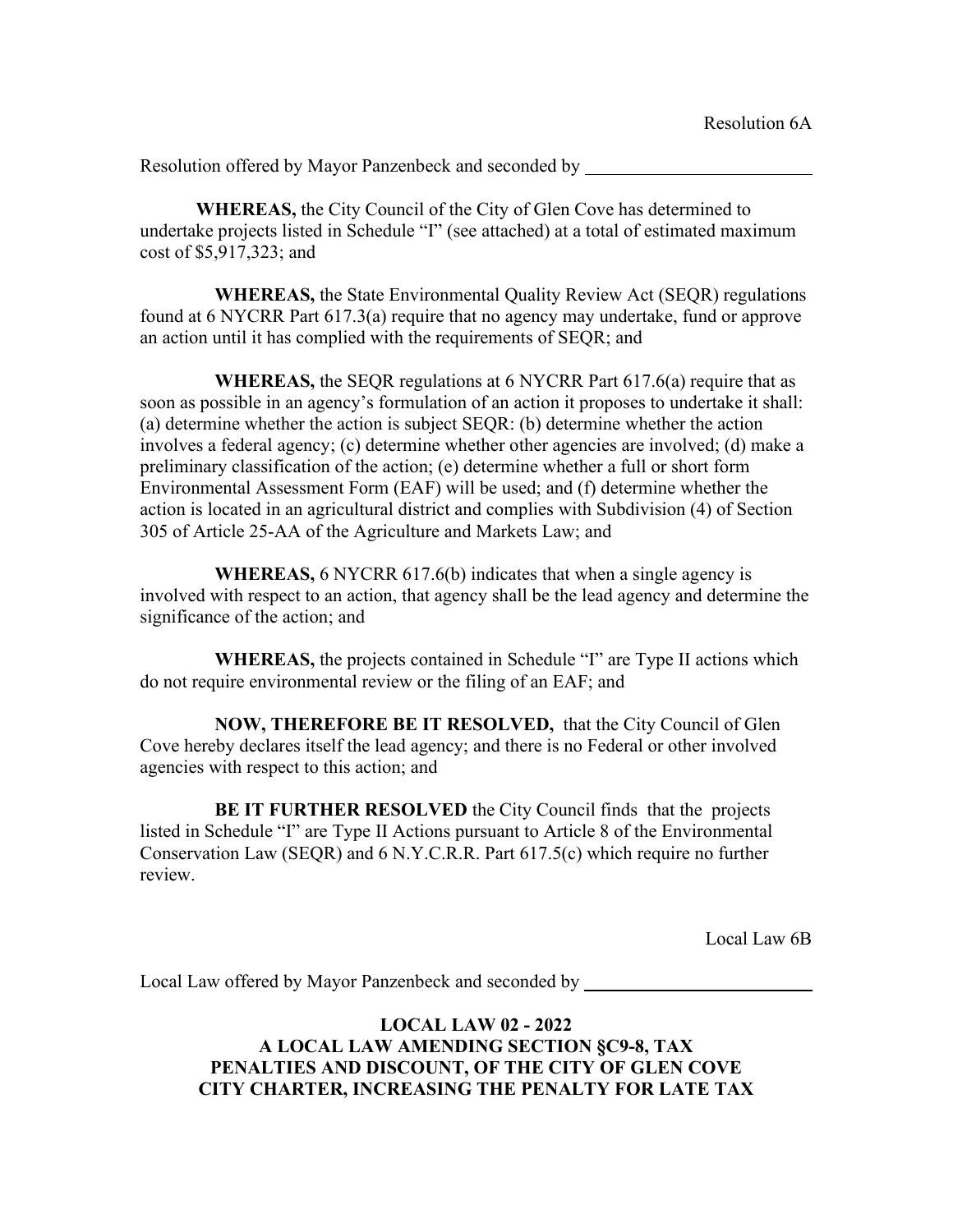# **PAYMENTS FROM ¾ OF 1% PER MONTH TO 1.5% PER MONTH**

### **Section 1: Legislative Intent and Purpose.**

To amend section C9-8 of the Glen Cove City Charter which provides that late tax payments carry a penalty of <sup>3</sup>/4 of 1% per month interest rate, shall incur a penalty of 1.5% per month interest rate. The City Council seeks to encourage on-time tax payments by charging a higher interest rate to be paid for taxes not paid on-time and to generate additional income.

# **Section 2: Authority.**

This local law is enacted in accordance with Municipal Home Rule Law Section  $10(c)(1)$ 

# **Section 3: Legislation:**

# **BE IT ENACTED** as follows:

The City Council hereby makes the following amendment to the Glen Cove City Charter:

# **AS EXISTS:**

# **§ C9-8 Tax penalties and discount.**

A. Taxes paid on or before the 10th day of January and the 10th day of July respectively, as provided in § C9-7 of this Charter shall be received without penalty. Thereafter, 3/4 of 1% shall be added for each month or fraction thereof that said taxes shall remain unpaid, computed from the first day of December and the first day of June respectively, which penalty shall be in addition to the collector's fees, if any.

# **TO READ:**

### **§ C9-8 Tax penalties and discount.**

A. Taxes paid on or before the 10th day of January and the 10th day of July respectively, as provided in § C9-7 of this Charter shall be received without penalty. Thereafter, 1.5% shall be added for each month or fraction thereof that said taxes shall remain unpaid, computed from the first day of December and the first day of June respectively, which penalty shall be in addition to the collector's fees, if any.

**Section 4:** This Local Law shall take effect upon its filing with the New York Secretary of State.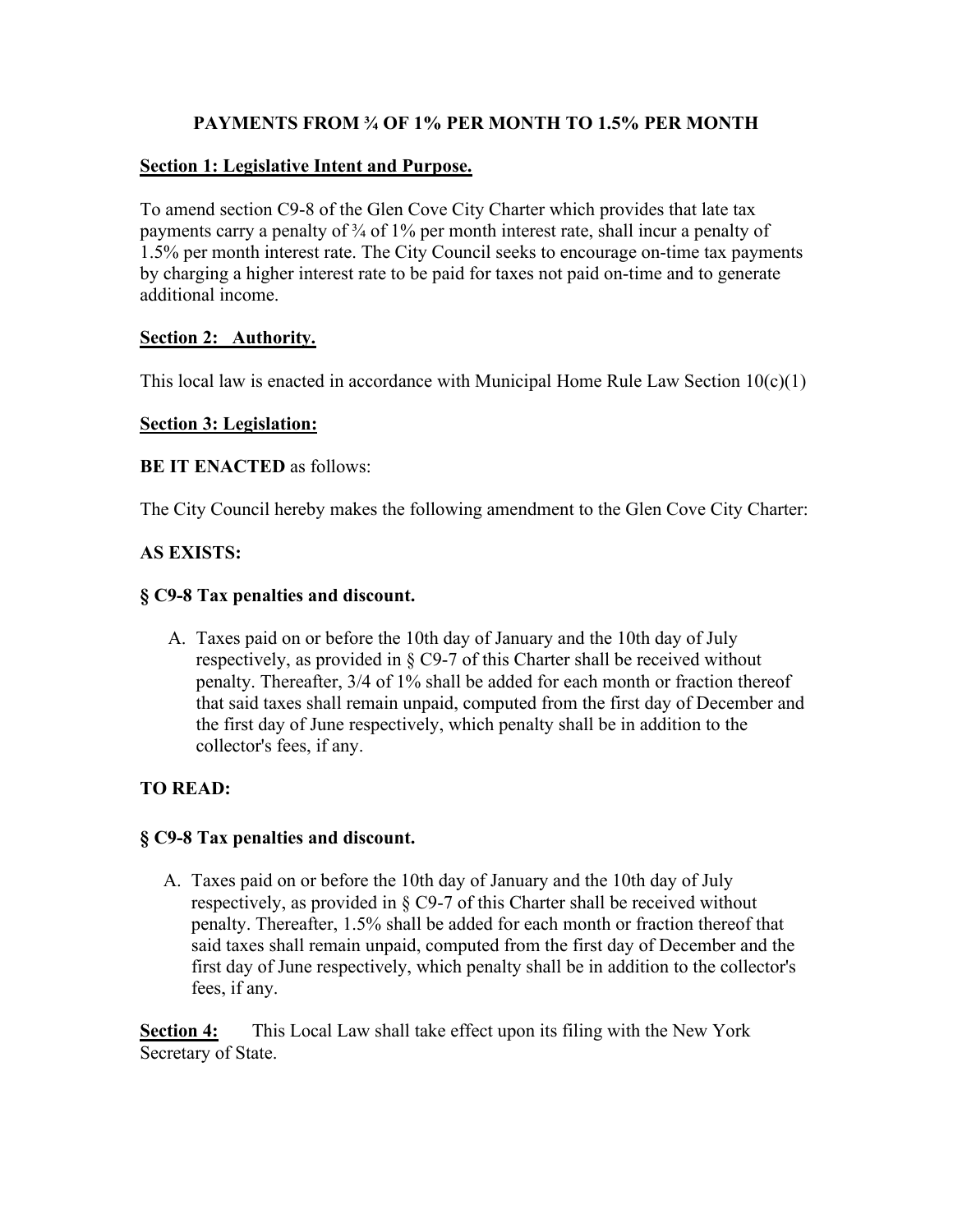Local Law offered by Mayor Panzenbeck and seconded by

### **LOCAL LAW 03 - 2022 A LOCAL LAW AMENDING SECTION §C9-9, INTEREST ON TAX LIENS; HOW COMPUTED, OF THE GLEN COVE CITY CHARTER, ALLOWING THE CITY TO CHARGE 10% INTEREST ON TAX LIENS AND TO RETAIN THE DIFFERENCE BETWEEN THE TAX RATE BID TO PURCHASE THE LIEN AND THE 10% RATE CHARGED ON THE LIEN**

#### **Section 1: Legislative Intent and Purpose.**

To amend section C9-9 of the Glen Cove City Charter which provides for the sale of tax liens and interest to be charged on those tax liens. The City will charge 10% interest per six-month period or any part thereof and, upon payment of the lien, will pay the holder of the tax lien the interest rate bid for the lien, the City retaining the amount generated by the difference between the rates. The City Council seeks to encourage payments of taxes before going to lien by charging a higher interest rate on the lien than bid by the lienholder and to generate additional income to the City.

#### **Section 2: Authority.**

This local law is enacted in accordance with Municipal Home Rule Law Section  $10(c)(1)$ 

### **Section 3: Legislation:**

### **BE IT ENACTED** as follows:

The City Council hereby makes the following amendment to the Glen Cove City Charter:

### **§ C9-9 Collection of delinquent taxes; sale and foreclosure of tax liens**

### **TO BE REMOVED**

### **E. Interest on tax liens; how computed**

**(2)** However, if the rate of interest at which the tax lien was purchased is less than the maximum interest rate, the tax lien shall carry and bear such lower interest rate.

The City Council hereby makes the following amendment to the Glen Cove City Charter

### **AS EXISTS:**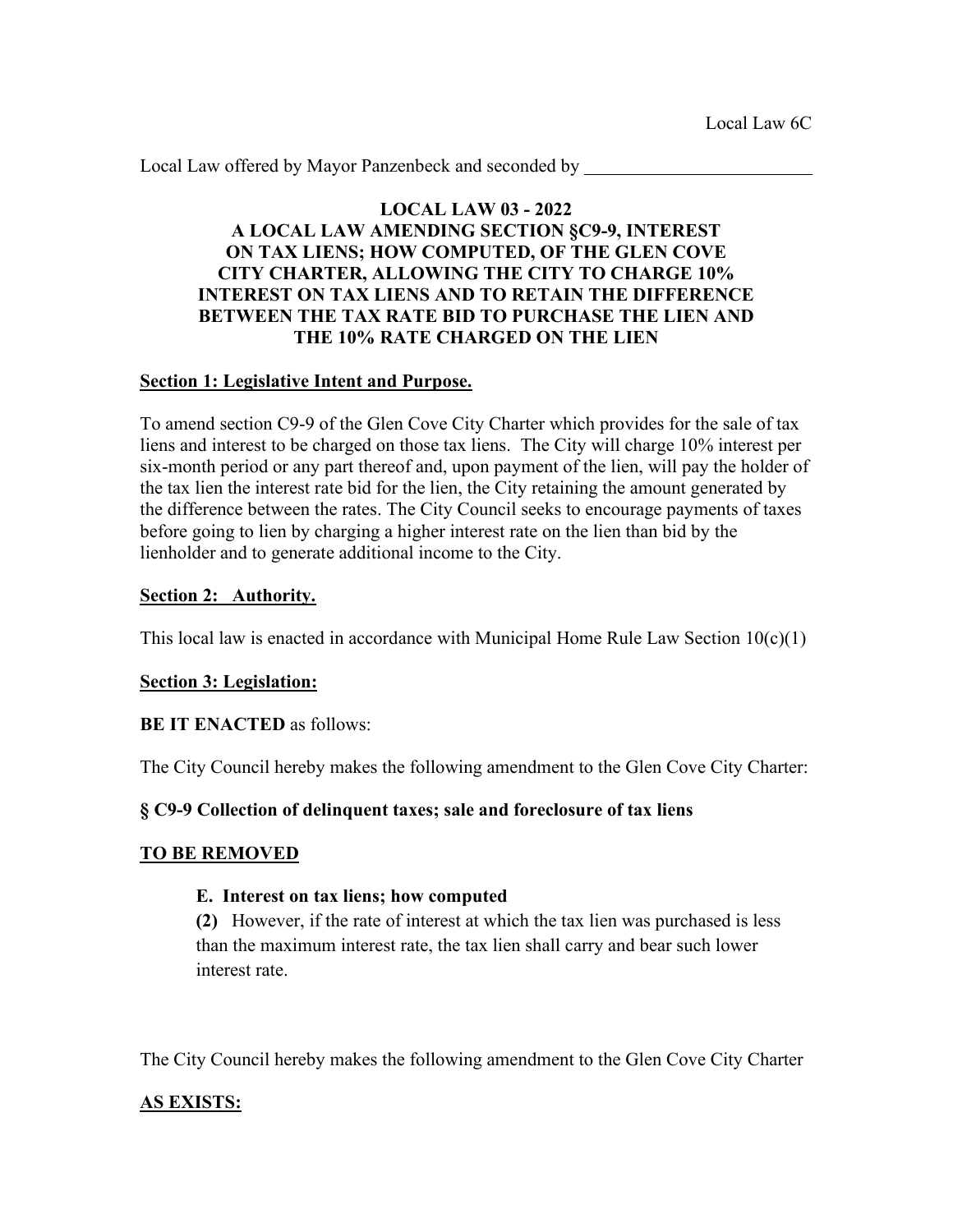#### **§ C9-9 Collection of delinquent taxes; sale and foreclosure of tax liens:**

#### **O. When tax lien may be discharged**

**(1)(a)[3]** Interest and penalties on the amounts of the tax lien and the subsequent taxes, calculated as provided for herein.

#### **TO READ:**

#### **O. When tax lien may be discharged**

**(1)(a)[3]** Interest and penalties on the amounts of the tax lien and the subsequent taxes calculated as provided for in Subsection E of this Article.

The City Council hereby makes the following amendment to the Glen Cove City Charter

#### **TO BE ADDED:**

#### **O. When tax lien may be discharged**

**(1) (4)** Regardless of whether the property owner or other person interested in or having a lien upon such property shall pay such amounts to the holder of the tax lien, the excess, if any, of the interest and penalty borne at the maximum rate over the interest and penalty borne at the rate at which such holder purchased the lien, shall remain a lien on the real property and shall be payable to the City.

**Section 4:** This Local Law shall take effect upon its filing with the New York Secretary of State.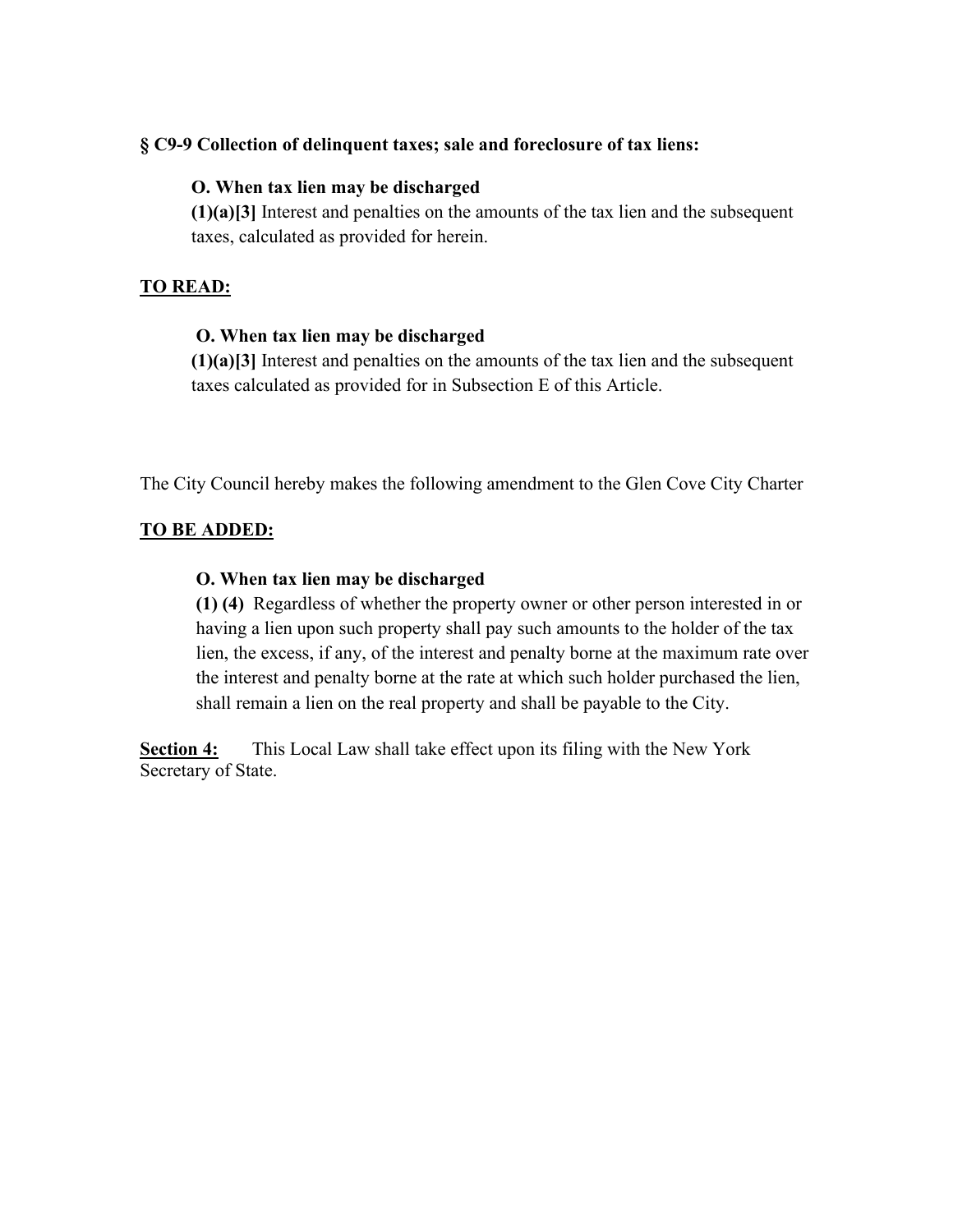Ordinance offered by Mayor Panzenbeck and seconded by

**BE IT ORDAINED,** that the City Council hereby amends Sec. 265-51 Schedule XIX: Loading Zones of the Code of Ordinances, as it relates to Glen Street, as indicated:

#### **Delete:**

| <b>Name of Street</b> | <b>Side</b> | <b>Time Limit:</b> | Location             |
|-----------------------|-------------|--------------------|----------------------|
|                       |             | <b>Hours/Days</b>  |                      |
| Glen Street           | South       | AI1/A11            | From a point 625     |
|                       |             |                    | feet east of Pulaski |
|                       |             |                    | Street to a point 44 |
|                       |             |                    | feet east therefrom  |

**Add:**

| <b>Name of Street</b> | <b>Side</b> | <b>Time Limit:</b><br><b>Hours/Days</b> | Location             |
|-----------------------|-------------|-----------------------------------------|----------------------|
| Glen Street           | South       | AI/A11                                  | From a point 604     |
|                       |             |                                         | feet east of Pulaski |
|                       |             |                                         | Street to a point 45 |
|                       |             |                                         | feet east therefrom  |

Ordinance 6E

Ordinance offered by Mayor Panzenbeck and seconded by

**BE IT ORDAINED,** that the City Council herby authorizes the issuance of serial bonds in an amount not to exceed \$5,917,323, to fund various capital improvements and purchase of equipment.

(See Attached)

Resolution 6F

Resolution offered by Mayor Panzenbeck and seconded by

**BE IT RESOLVED,** that the City Council hereby authorizes the following escrow deposit to cover administrative and inspection fees be added to Ch. 239: Streets and Sidewalks fee schedule as indicated: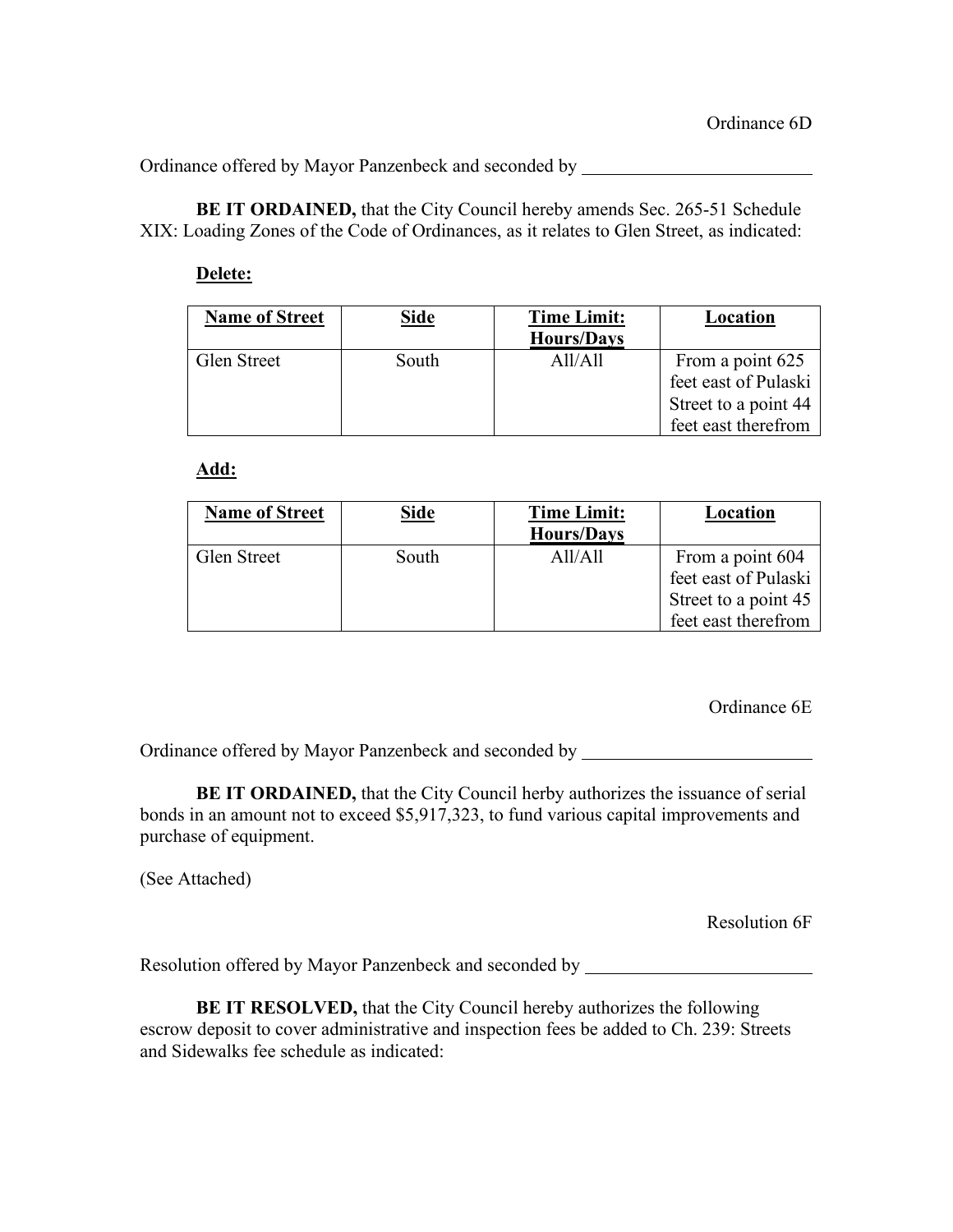**Add:**  $\overline{0-25}$  SF-------------------\$1,000 26 – 50 SF---------------\$1,500 51 -75 SF----------------\$2,500 76 – 100 SF-------------\$3,000 Over 100 SF to be determined by DPW Director

Resolution 6G

Resolution offered by Mayor Panzenbeck and seconded by \_\_\_\_\_\_\_\_\_\_\_\_\_\_\_\_\_\_\_\_\_\_\_\_\_

**BE IT RESOLVED,** that the City Council hereby amends Ch. 239: Streets and Sidewalks fee schedule as indicated:

#### **Non-Utility Permit**

\$275------------\$300

Resolution 6H

Resolution offered by Mayor Panzenbeck and seconded by

**BE IT RESOLVED,** that the City Council hereby amends Ch. 95: Boat Ramp Permit fees, effective June 25, 2022, as indicated:

| <b>Ramp Fees</b>     | Daily                  | Seasonal             |
|----------------------|------------------------|----------------------|
| Non-Resident Boat    | $$35.00---$50.00$      | $$150.00---$175.00$  |
| Non-Resident Jet Ski | $$35.00---$50.00$      | $$150.00---$175.00$  |
|                      |                        |                      |
| Commercial           | $$50.00$ ------\$75.00 | $$250.00---\$300.00$ |

Resolution 6I

Resolution offered by Mayor Panzenbeck and seconded by

**BE IT RESOLVED, that the City Council hereby adopts a Vehicle Use Policy** for the City of Glen Cove.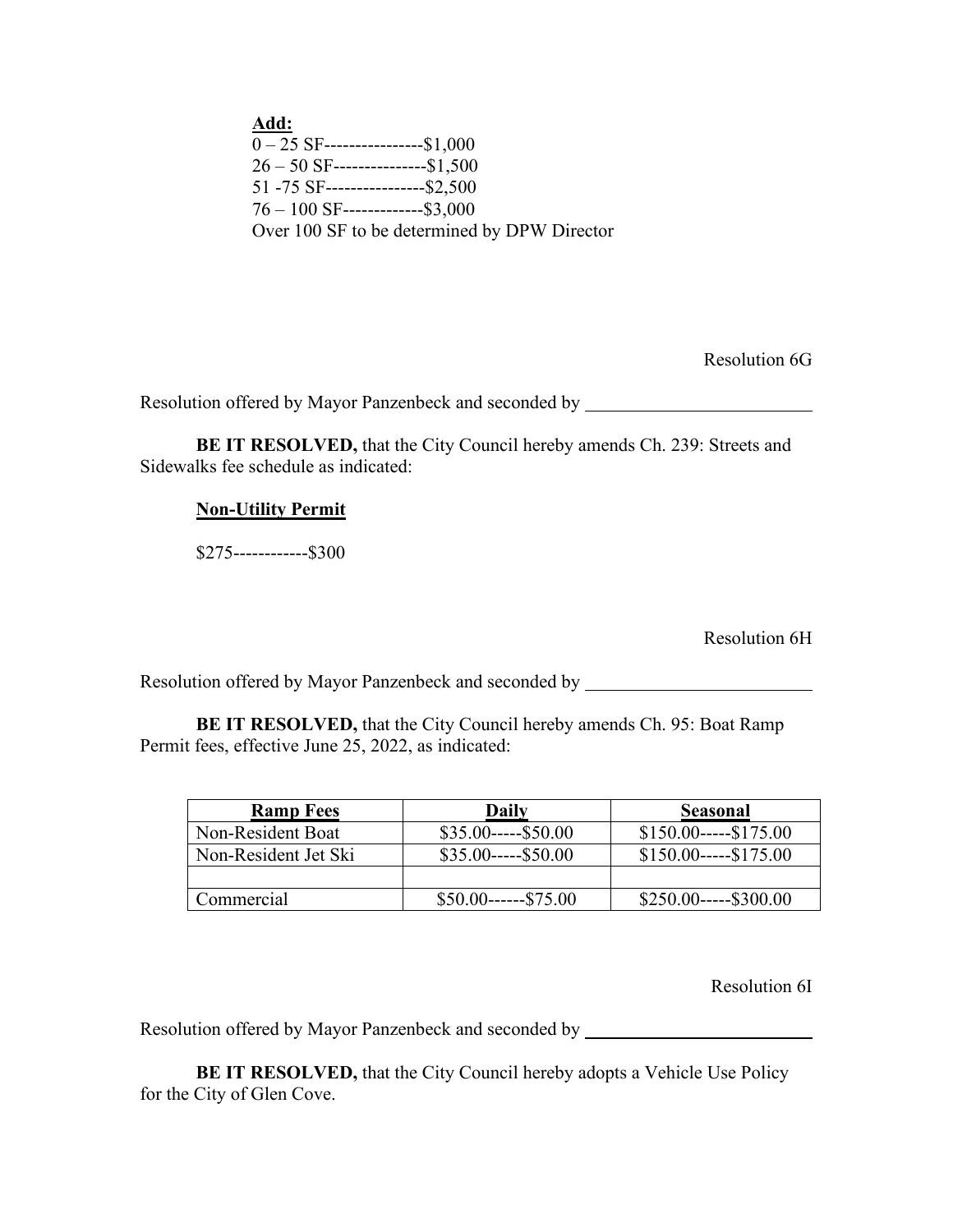**BE IT RESOLVED,** that the City Council hereby authorizes the City Attorney to settle the following tax certiorari claims as indicated:

| Location                      | <b>Refund</b> |             |
|-------------------------------|---------------|-------------|
| 3 Brewster Street             | City Tax      | \$6,444.00  |
| Sec. 31, Blk F, Lot(s) 1068   |               |             |
| 70 Forest Avenue              | City Tax      | \$2,686.00  |
| Sec. 23, Blk. 2, Lot(s) 249   |               |             |
| 54 Elm Avenue                 | City Tax      | \$1,191.00  |
| Sec. 22, Blk. 10, Lot(s) 286  |               |             |
| 56 Elm Avenue                 | City Tax      | \$2,250.00  |
| Sec. 22, Blk. 10, Lot(s) 287  |               |             |
| 6 Danis Avenue                | City Tax      | \$0.00      |
| Sec. 22, Blk. 10, Lot(s) 285  |               |             |
| 41 Forest Avenue              | City Tax      | \$19,080.00 |
| Sec. 30, Blk. D-1, Lot(s) 566 |               |             |
|                               |               |             |

| 77 Crescent Beach Road         | \$145,143.00<br>City Tax   |
|--------------------------------|----------------------------|
| Sec. 31, Blk 45, Lot(s) $1068$ | In 2 payments $$72,571.50$ |

Funding: A1930-55950

Resolution 6K

Resolution offered by Mayor Panzenbeck and seconded by **Exercía and Seconded by** 

**BE IT RESOLVED,** that the City Council hereby authorizes the Mayor to accept the proposal of and enter into an agreement with LandTek Group, Inc., for emergency concrete remediation at Morgan Park, in the amount of \$174,211.00.

Funding: A1310-54365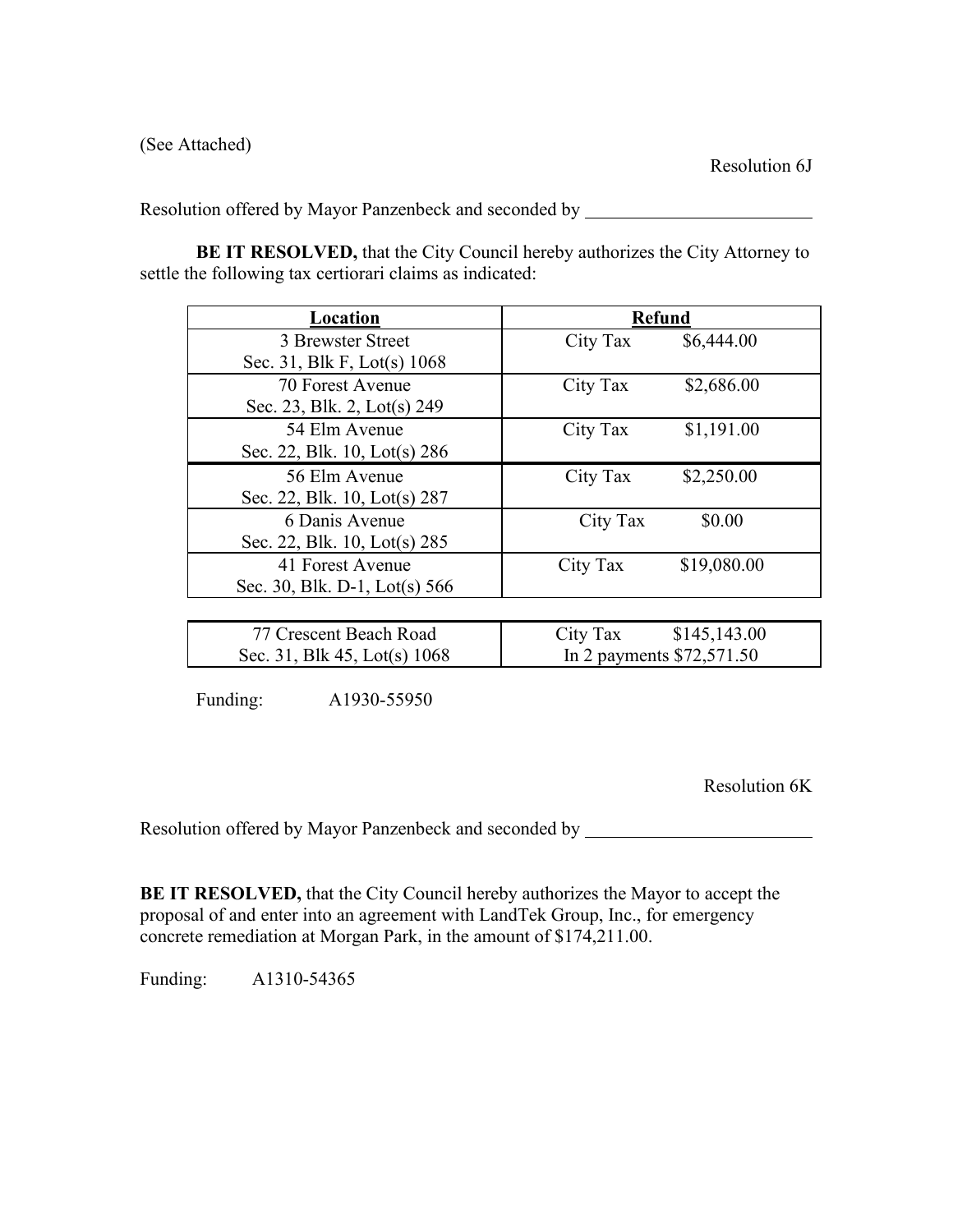**BE IT RESOLVED,** that the City Council hereby authorizes the Mayor to enter into a retainer agreement with Chase Rathkopf & Chase to recodify the City of Glen Cove Zoning Code, in the amount of \$350 per hour for attorney and \$125 per hour for legal assistant, with an amount not to exceed \$25,000.

Funding:A1420-55492

Resolution 6M

Resolution offered by Mayor Panzenbeck and seconded by

**BE IT RESOLVED,** that the City Council hereby authorizes the Mayor to accept the proposal of Waldner's Business Environments for the emergency replacement of water damaged furniture in the lower level inclusive of the Adult Day Program at the Senior Center, in the amount of \$71,550.61.

Funding: A8760-55955

Resolution 6N

Resolution offered by Mayor Panzenbeck and seconded by

**BE IT RESOLVED,** that the City Council hereby authorizes the one-year contract, entered into by the City of Glen Cove with RC Golf Corp., dated February 17, 2016, expired December 31, 2016, and extended by resolutions of the Glen Cove City Council each year following, to be extended to December 31, 2022, with the following change:

#### **IV. Compensation**

Due to the current conditions of the driving range, the PROFESSIONAL shall compensate the CITY at a reduced sum of \$7,500 in six equal monthly installments as follows:

May 1, 2022------------------\$1,250

June 1, 2022----------------\$1,250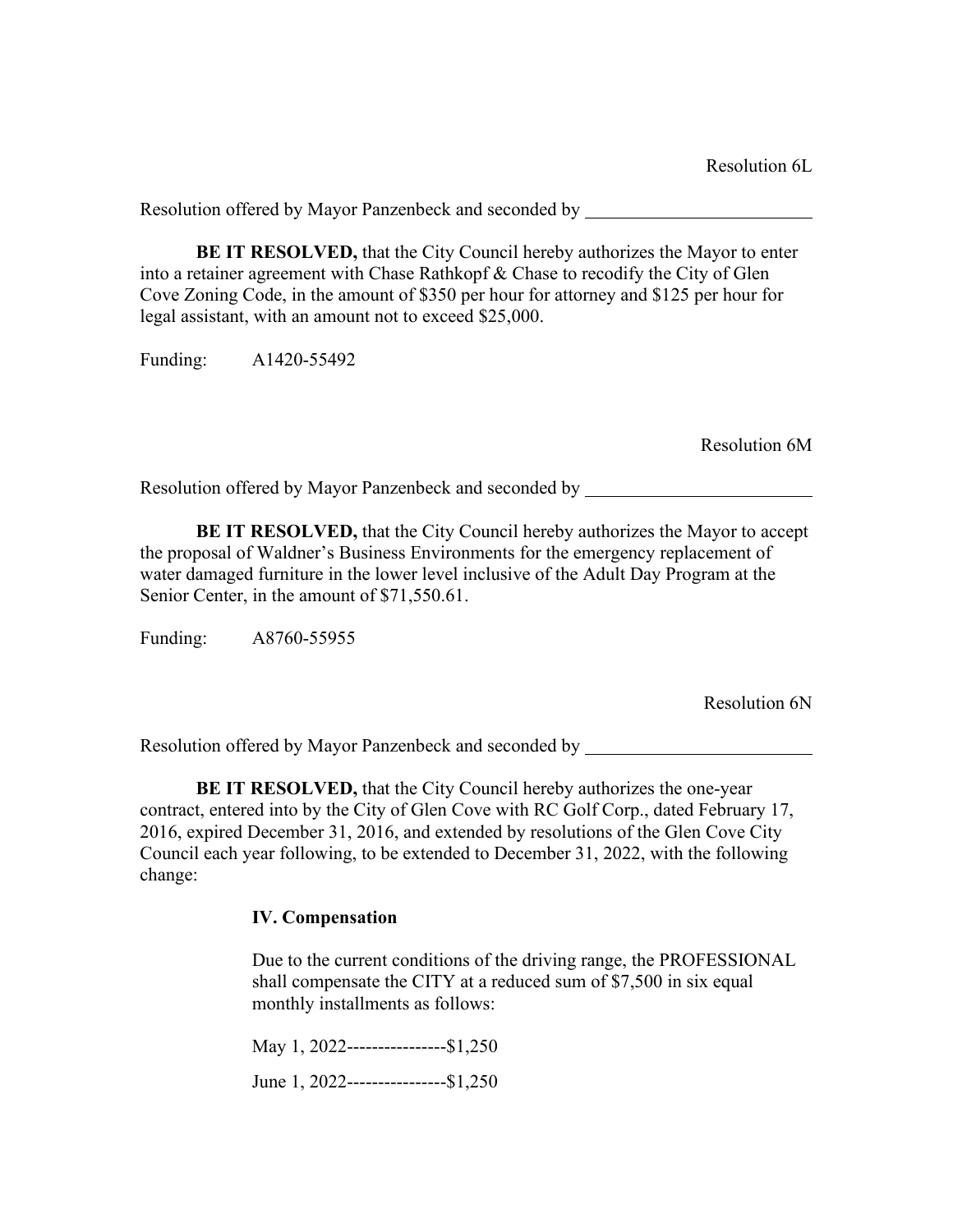July 1, 2022----------------\$1,250 August 1, 2022------------\$1,250 September 1, 2022--------\$1,250 October 1, 2022-----------\$1,250

Resolution 6O

Resolution offered by Mayor Panzenbeck and seconded by

**BE IT RESOLVED,** that the City Council hereby authorizes the Mayor to enter into an purchase agreement for one (1) 2022 Chevrolet Silverado 3500 HD Crew cab truck from Denooyer Chevrolet, for the Water Department, in the amount of \$45,212.50.

Funding: F8300-52250

Resolution 6P

Resolution offered by Mayor Panzenbeck and seconded by

**BE IT RESOLVED,** that the City Council hereby authorizes the Mayor to enter into an agreement with LandTek Group, Inc. for the repair of Campy Field retaining wall at John Maccarone Memorial Stadium in the amount of \$34,754.

Funding: H7160-55420-2136

Resolution 6Q

Resolution offered by Mayor Panzenbeck and seconded by

**BE IT RESOLVED,** that the City Council hereby authorizes the Mayor accept Amendment # 2 of our Nassau County FFCRA Contract # CQHS21000037, thereby increasing our award by \$150,050.

Fund Line: A7030-43800 FFCRA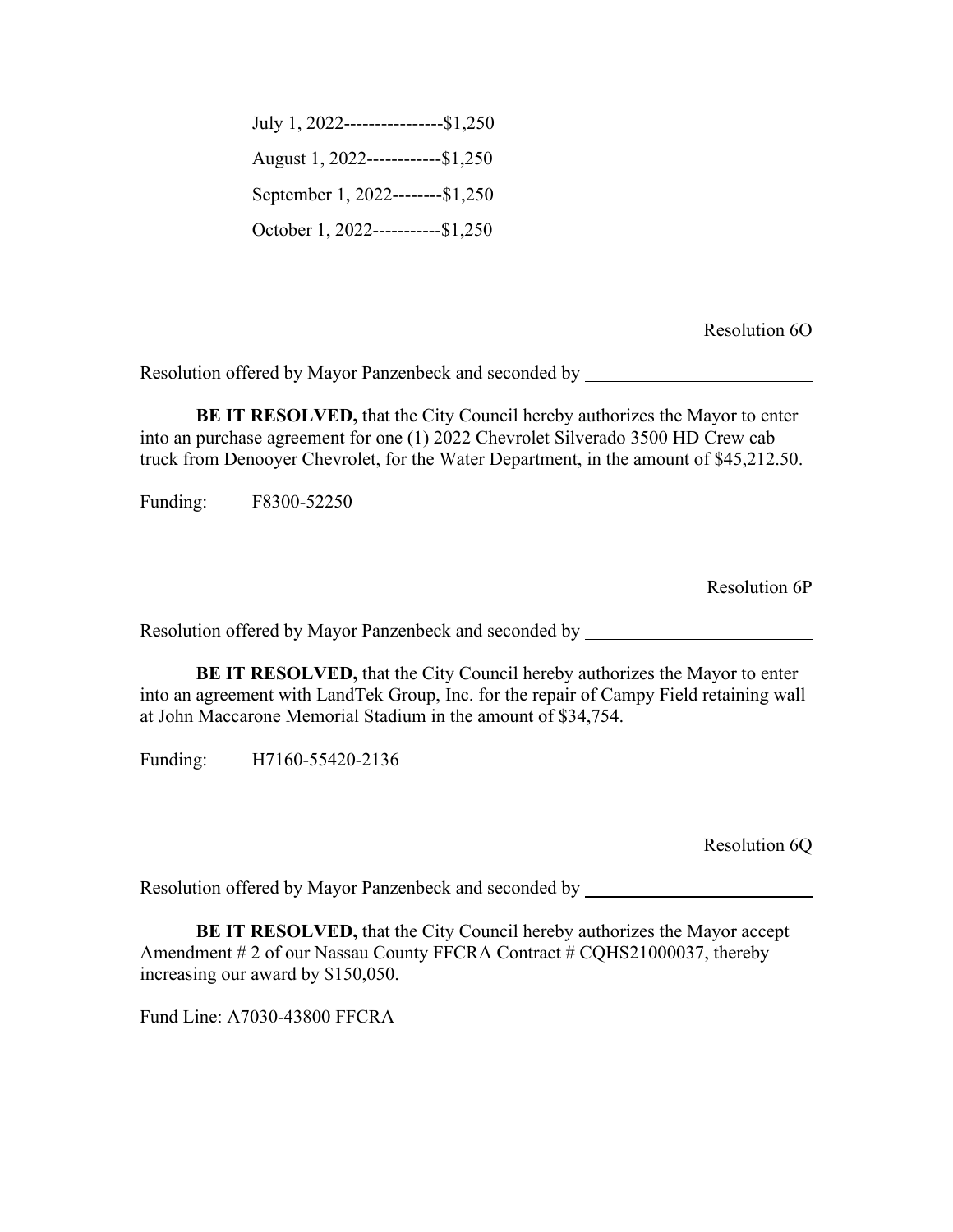**BE IT RESOLVED,** that the City Council hereby authorizes the Mayor to accept the proposal of and enter into an agreement with Rhombus Sign erectors, for the installation of two (2) scoreboards at John Maccarone Memorial Stadium, in the amount of \$9,000.

Funding: H7160-55420-2136

Resolution 6S

Resolution offered by Mayor Panzenbeck and seconded by

**BE IT RESOLVED, that the Mayor is hereby authorized to enter into an** agreement with the New York State Office of Temporary and Disability Assistance for the purpose of participating as a vendor in the New York State Low Income Household Water Assistance Program.

Resolution 6T

Resolution offered by Mayor Panzenbeck and seconded by

**BE IT RESOLVED,** that the City Council hereby authorizes the Mayor to enter into a lease agreement with Bait & Tackle Shop, Inc., d/b/a Hook and Battered, for the operation of a concession stand at Morgan Memorial Park and Pryibil Beach, effective May 30, 2022 through September 5, 2022, in the amount of \$1,500 per location for the season.

Resolution 6U

Resolution offered by Mayor Panzenbeck and seconded by

**BE IT RESOLVED,** that the City Council hereby authorizes the Mayor to accept the proposal of and enter into an agreement with Abatek Corp. for the removal of and disposal of asbestos at the Glen Cove Golf Course, in the total amount of \$24,700.00

Funding: A1310-54365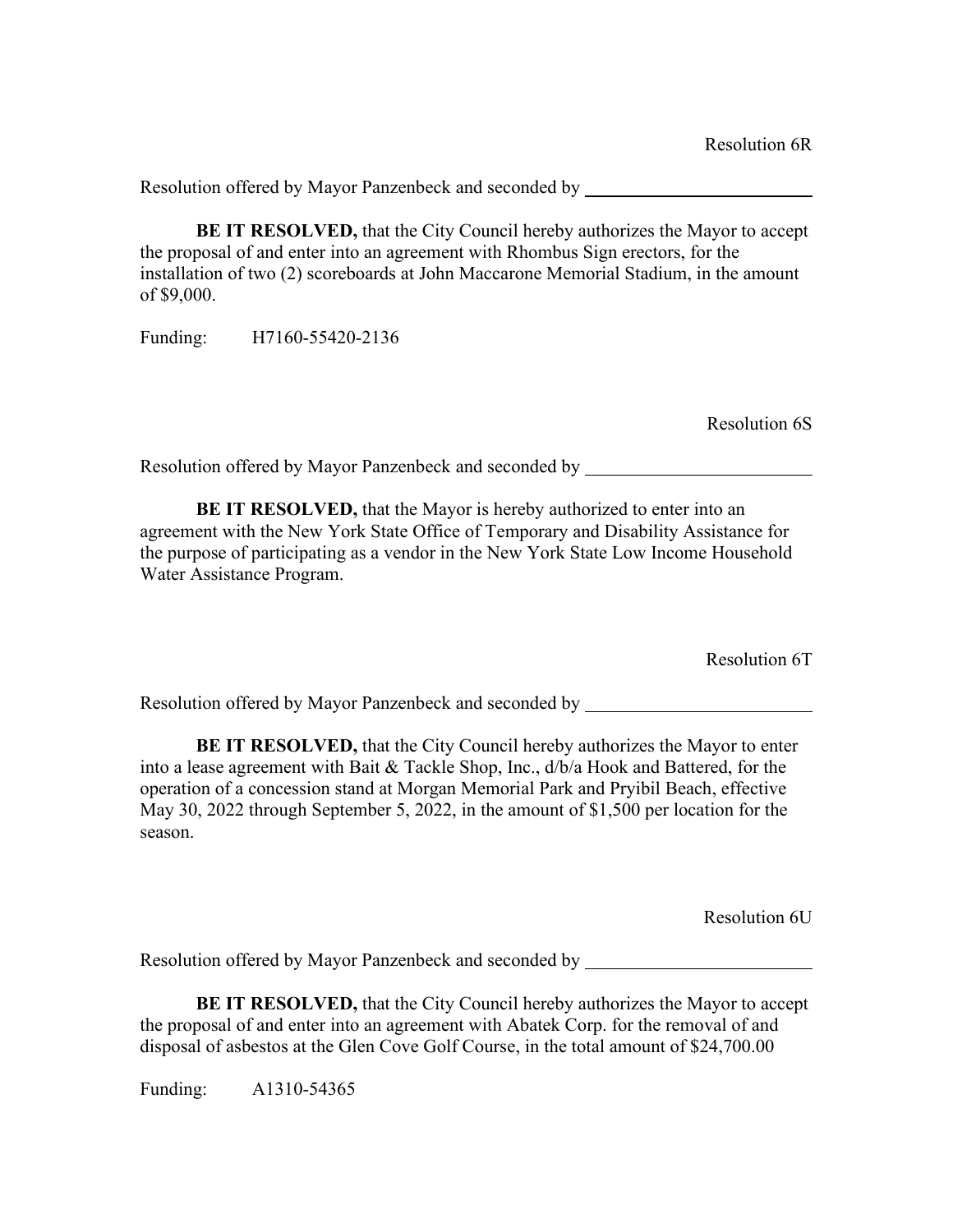**BE IT RESOLVED,** that the City Council hereby authorizes the Mayor to enter into an agreement with The Lords of  $52<sup>nd</sup>$ , Street, LLC, to perform at July 4, 2022 at Morgan Memorial Park, in the amount of \$7,500.

Funding: A7550-55557

Resolution 6W

Resolution offered by Mayor Panzenbeck and seconded by

**BE IT RESOLVED,** that the City Council hereby authorizes the Mayor to enter into an agreement with Creative Advertising Concepts, Inc. to provide sunscreen dispensers at Pryibil Beach, Crescent Beach, Morgan Memorial Park, Glen Cove Golf Course/Joe Stanco Park, and Jonh Maccarone Memorial Stadium, under the terms and provisions contained therein.

Resolution 6X

Resolution offered by Mayor Panzenbeck and seconded by

**BE IT RESOLVED,** that the City Council hereby authorizes the Mayor to enter into an agreement with WB Mason for the provision of one (1) water cooler service at the Glen Cove DPW Yard, mechanic shop, at a cost of \$0.99 per month per unit for rental of cooler.

Funding: A5110-54324

Resolution 6Y

Resolution offered by Mayor Panzenbeck and seconded by

**BE IT RESOLVED,** that the City Council hereby authorize the sale of two (2) Reising Submachine Guns Model 50 .45 ACP Serial No. 1988 and 2284 with all magazines and accessories, to Hunter Sports, Inc., in the amount of \$10,000.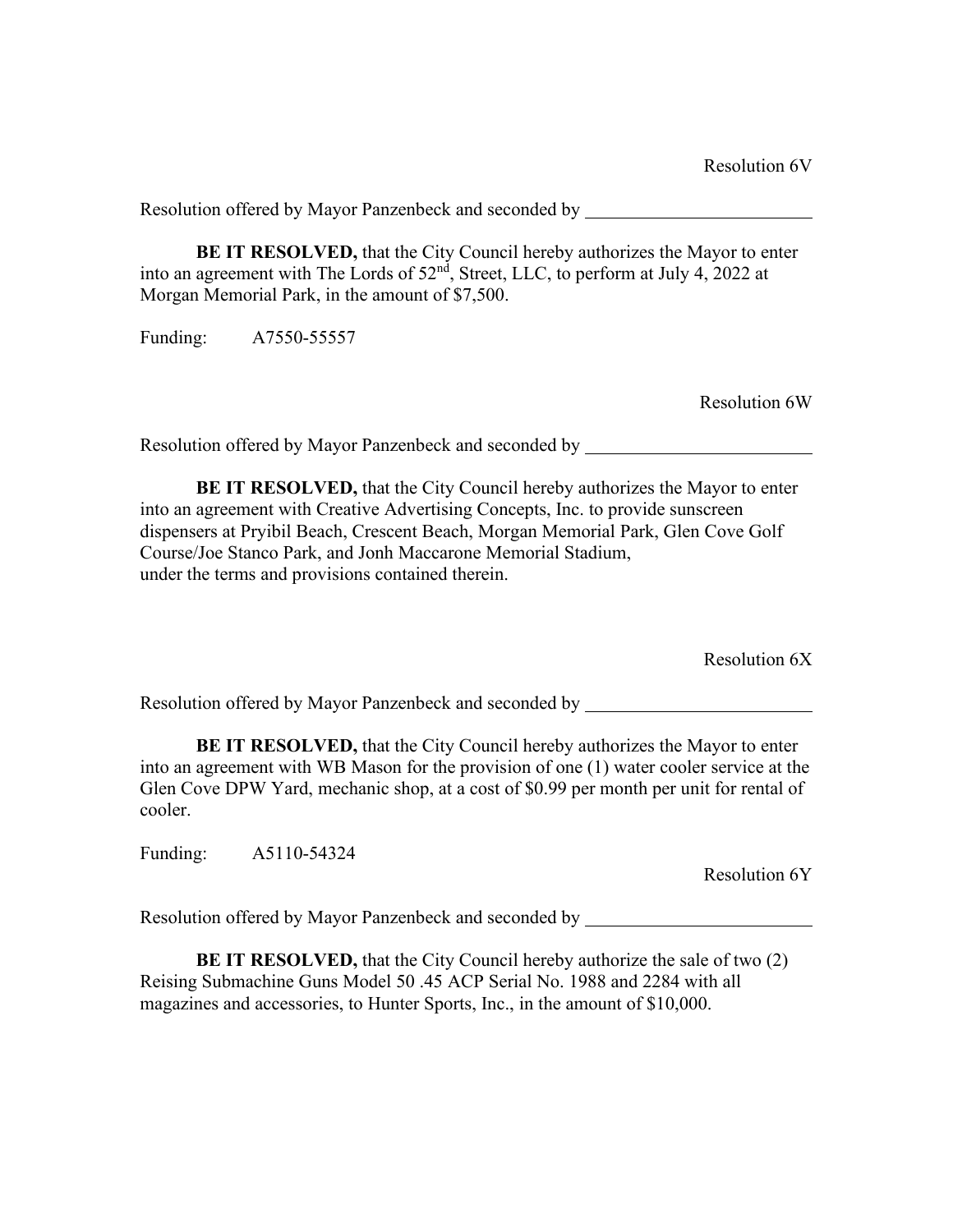**BE IT RESOLVED,** that the City Council hereby approve Budget Transfers and Amendments as submitted and reviewed by the City Controller.

(See Attached)

Resolution 6AA

Resolution offered by Mayor Panzenbeck and seconded by

**BE IT RESOLVED,** that the City Council hereby authorizes the Mayor to enter into a contract agreement with Schedule Anywhere, which provides scheduling program with mobile and online access, effective May 31, 2022, an annual cost of \$1,512.

Resolution 6BB

Resolution offered by Mayor Panzenbeck and seconded by

**BE IT RESOLVED,** that the City Council hereby authorizes the Mayor to enter into an agreement with Lisa Marconi, to perform duties as Court Reporter, for Planning and Zoning board meetings, at a fee of \$5.85 per page for court report services and \$7.00 per page for expedited services and an appearance fee of \$175 covering 2 ½ hours of time and \$150 for every 2 ½ hours of time thereafter, retroactive to May 1, 2022.

Funding: Planning A8020-55441 Zoning A8010-55559

Resolution 6CC

Resolution offered by Mayor Panzenbeck and seconded by

**BE IT RESOLVED,** that the City Council hereby authorizes the Mayor to enter into a contract agreement with Supreme Martial Arts/Andrew Goldberg as an independent Contractor to provide Martial Arts instruction for the Glen Cove After 3 Summer Program, from July 5-August 5, 2022, at a rate of \$125.00/hour, 2 days/week, 2 hours per day.

Funding: A7050-55450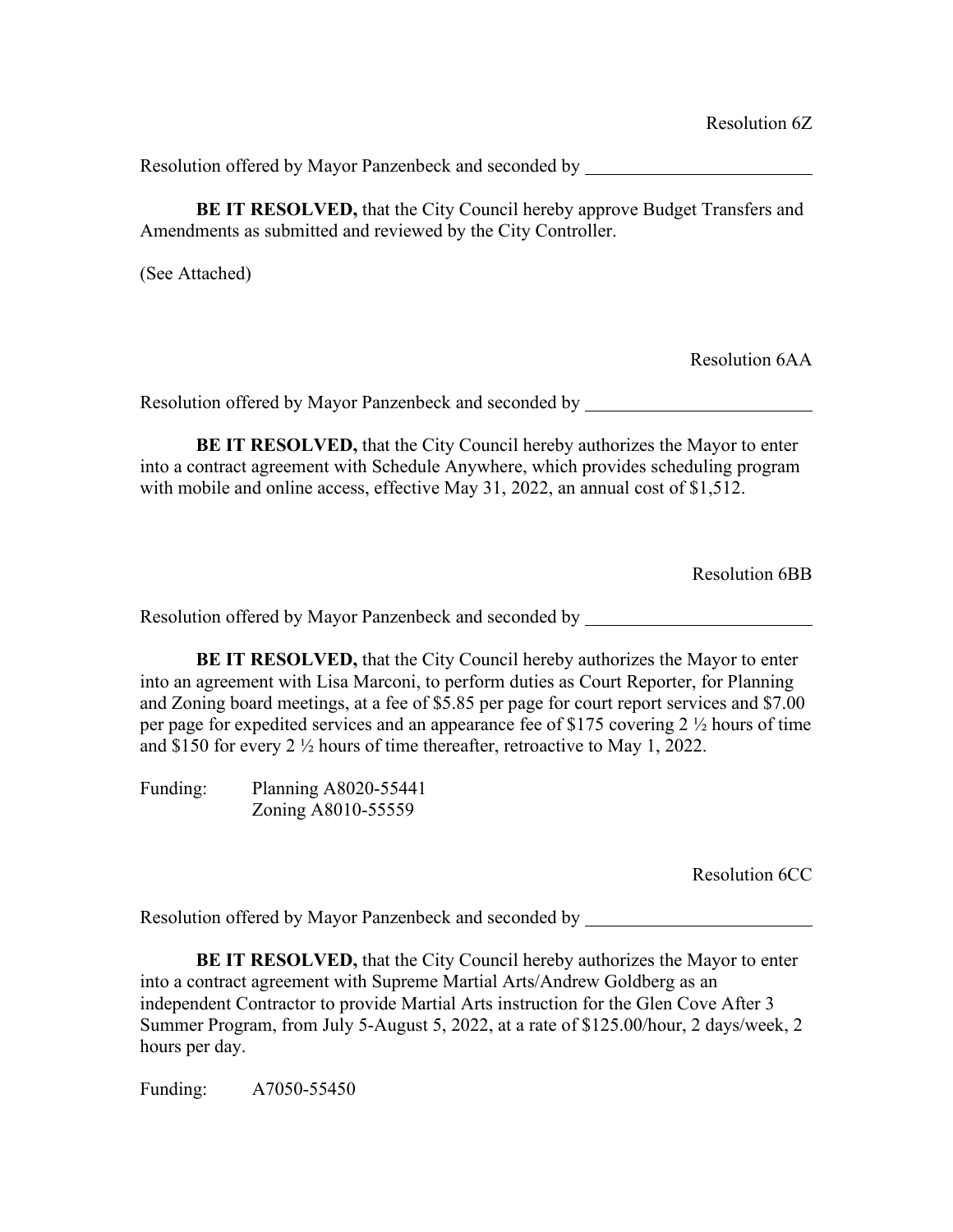**BE IT RESOLVED,** that the City Council hereby authorizes Marcello Zuccaro, Matthew Meli, Greg Denk, Matthew Grabowski, Derek Valance, and Kristen DeMetropolis to attend Bike School training on June 7, June 13 or June 20, 2022, in the total amount of \$5,449.08.

Funding: A3120-51140

Resolution 6EE

Resolution offered by Mayor Panzenbeck and seconded by

**BE IT RESOLVED,** that the City Council hereby authorizes Jenna Belfiore to attend Local Government Procurement training on June 7, 8, 9, 14, 15 and 16, 2022, in the total amount of \$595.00.

Funding: A1310-55442

Resolution 6FF

Resolution offered by Mayor Panzenbeck and seconded by

**BE IT RESOLVED,** that the City Council hereby authorizes John Testa to attend IACP Annual Conference, October 14-18, 2022, in the total amount of \$2,235.

Funding: A5720-55442 and A5720-55441

Resolution 6GG

Resolution offered by Mayor Panzenbeck and seconded by

**BE IT RESOLVED, that the City Council hereby authorizes Swim Across** America to hold their annual "Sound to Cove Swim" to be held on Sunday, July 31, 2022 at Pryibil Beach, 6:00 a.m. to 11:00 a.m.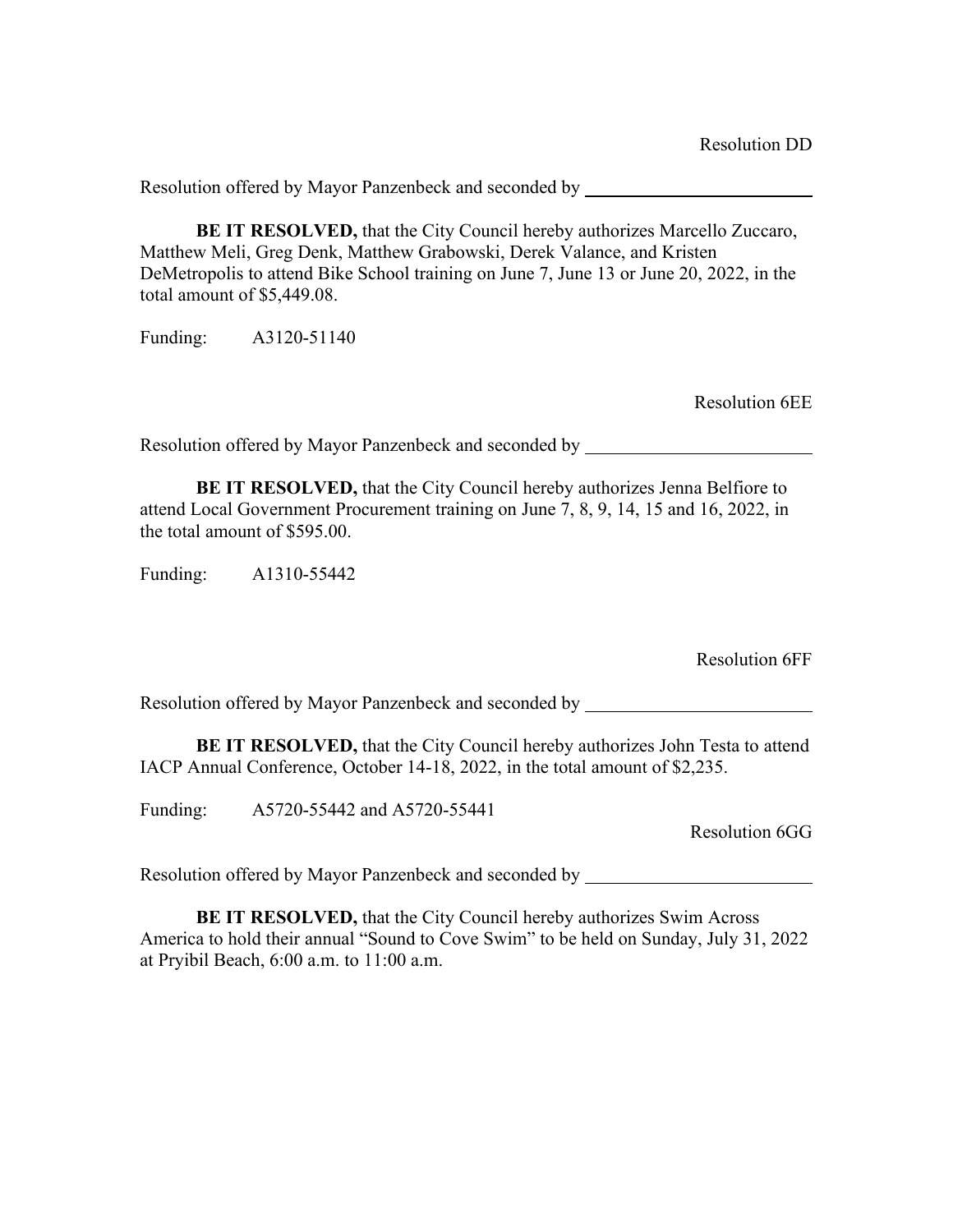Resolution offered by Councilwoman Silverman and seconded by **BE IT RESOLVED,** that the City Council hereby authorizes the annual "Glen Cove Pride Flag Raising" event June 2, 2022 at 5:30 p.m. and closing of Bridge Street. Resolution 6II Resolution offered by Mayor Panzenbeck and seconded by **BE IT RESOLVED,** that the City Council hereby authorizes the Glen Cove Downtown Management Association to hold "Glen Cove Downtown BID Wellness Day" on June 25, 2022, 9:00 a.m. to 6:00 p.m., in Village Square. Resolution 6JJ Resolution offered by Mayor Panzenbeck and seconded by **BE IT RESOLVED, that the City Council hereby authorizes the Police** Department to host their annual "National Night Out", August 2, 2022, and the closing of Bridge Street 5:30 p.m. to 9:30 p.m. Resolution 6KK Resolution offered by Mayor Panzenbeck and seconded by **BE IT RESOLVED, that the City Council hereby authorizes the Police** Department to erect twenty (20) lawn signs, to advertise annual "National Night Out", July 19 through August 4, 2022. Resolution 6LL Resolution offered by Mayor Panzenbeck and seconded by

**BE IT RESOLVED,** that the City Council hereby authorizes St. Patrick's Church to hold a Corpus Christi Procession on June 19, 2022, and the closing of the following streets 9:00 a.m. to 11:30 a.m.:

Glen Street between Persall Avenue and Elm Avenue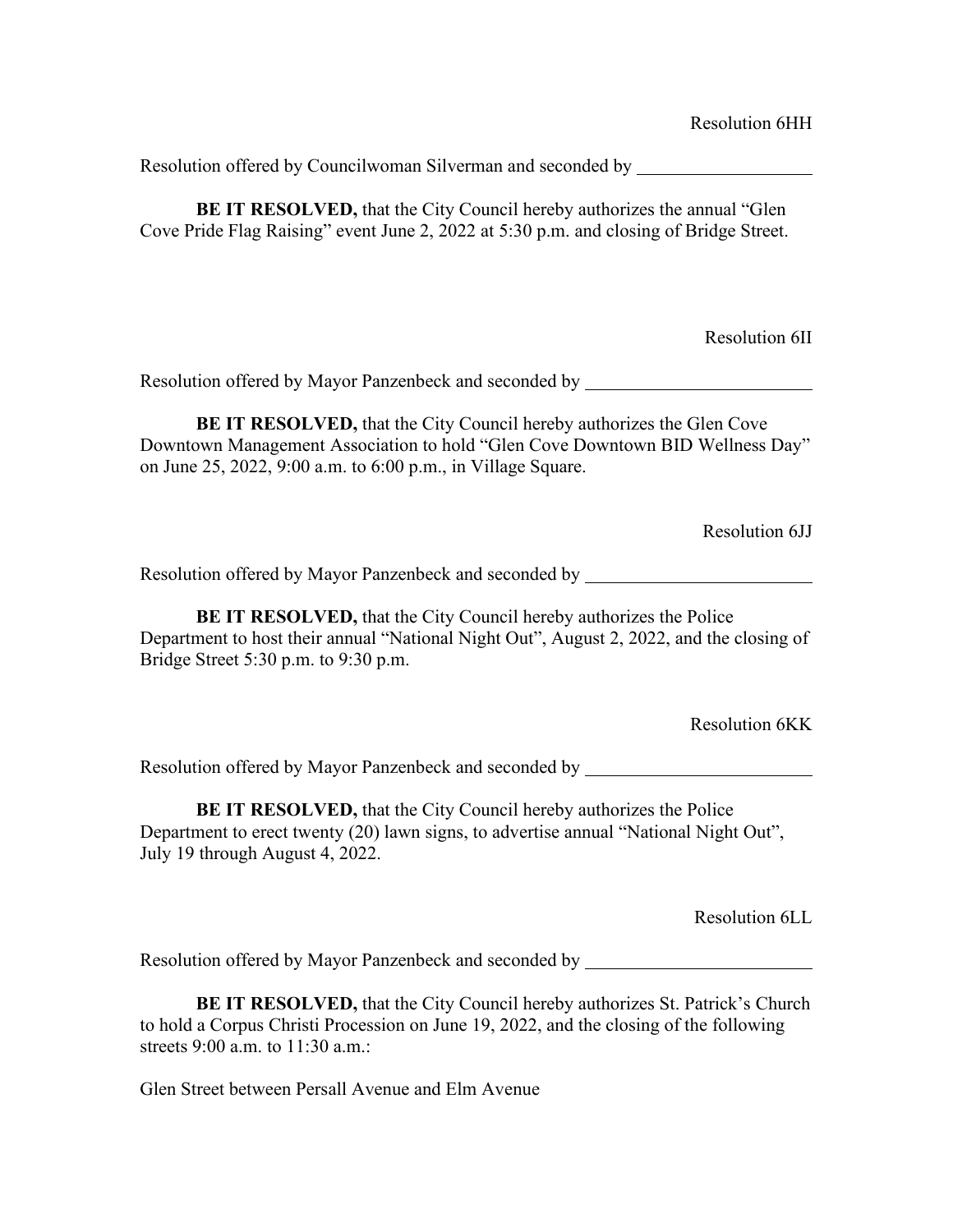Elm Avenue between Glen Street and Wolfle Street Wolfle Street between Elm Avenue and 2<sup>nd</sup> St. 2nd St. between Wolfle St. and Church of St. Rocco

Resolution 6MM

Resolution offered by Mayor Panzenbeck and seconded by \_\_\_\_\_\_\_\_\_\_\_\_\_\_\_\_\_\_\_\_\_\_\_\_\_

**BE IT RESOLVED,** that the City Council hereby authorizes Allison Basdavanos to hold a birthday party at Garvies Point Pavilion on June 26, 2022, 11:00 a.m. to 1:00 a.m.

Resolution 7A

Resolution offered by Mayor Panzenbeck and seconded by

**BE IT RESOLVED,** that the following persons are hereby appointed as seasonal employees with Youth Services and Recreation as indicated:

| Name                   | <b>Title</b>                   | <b>Hourly Rate</b> | <b>Effective Dates</b> |
|------------------------|--------------------------------|--------------------|------------------------|
| Elle Woska             | <b>Youth Service</b><br>Worker | \$9.50             | 5/25/2022-8/5/22       |
| Elizabeth Ceriello     | <b>Youth Service</b><br>Worker | \$12.50            | 5/31/22-8/5/22         |
| Deanna Sawyer          | <b>Youth Service</b><br>Worker | \$13.00            | 5/25/22-9/30/22        |
| Geovani Flores         | <b>Youth Service</b><br>Worker | \$12.50            | 5/31/22-8/5/22         |
| Sonia Flores           | <b>Youth Service</b><br>Worker | \$12.50            | $5/31/22 - 8/5/22$     |
| Valerie Nolan          | <b>Youth Service</b><br>Worker | \$25.00            | 5/25/22-8/5/22         |
| Lila Nolan             | <b>Youth Service</b><br>Worker | \$15.00            | 5/25/22-8/5/22         |
| <b>Anthony Aguilar</b> | <b>Youth Service</b><br>Worker | \$14.00            | 5/20/22-9/30/22        |
|                        |                                |                    |                        |
| Aurora Seery           | Laborer                        | \$9.00             | $6/1/22 - 11/30/22$    |
| Brayden Seaman         | Laborer                        | \$9.00             | $6/1/22 - 11/30/22$    |
| Jaden Aguilar          | Laborer                        | \$9.00             | $6/1/22 - 11/30/22$    |
| Luca Mancuso           | Laborer                        | \$9.00             | $6/1/22 - 11/30/22$    |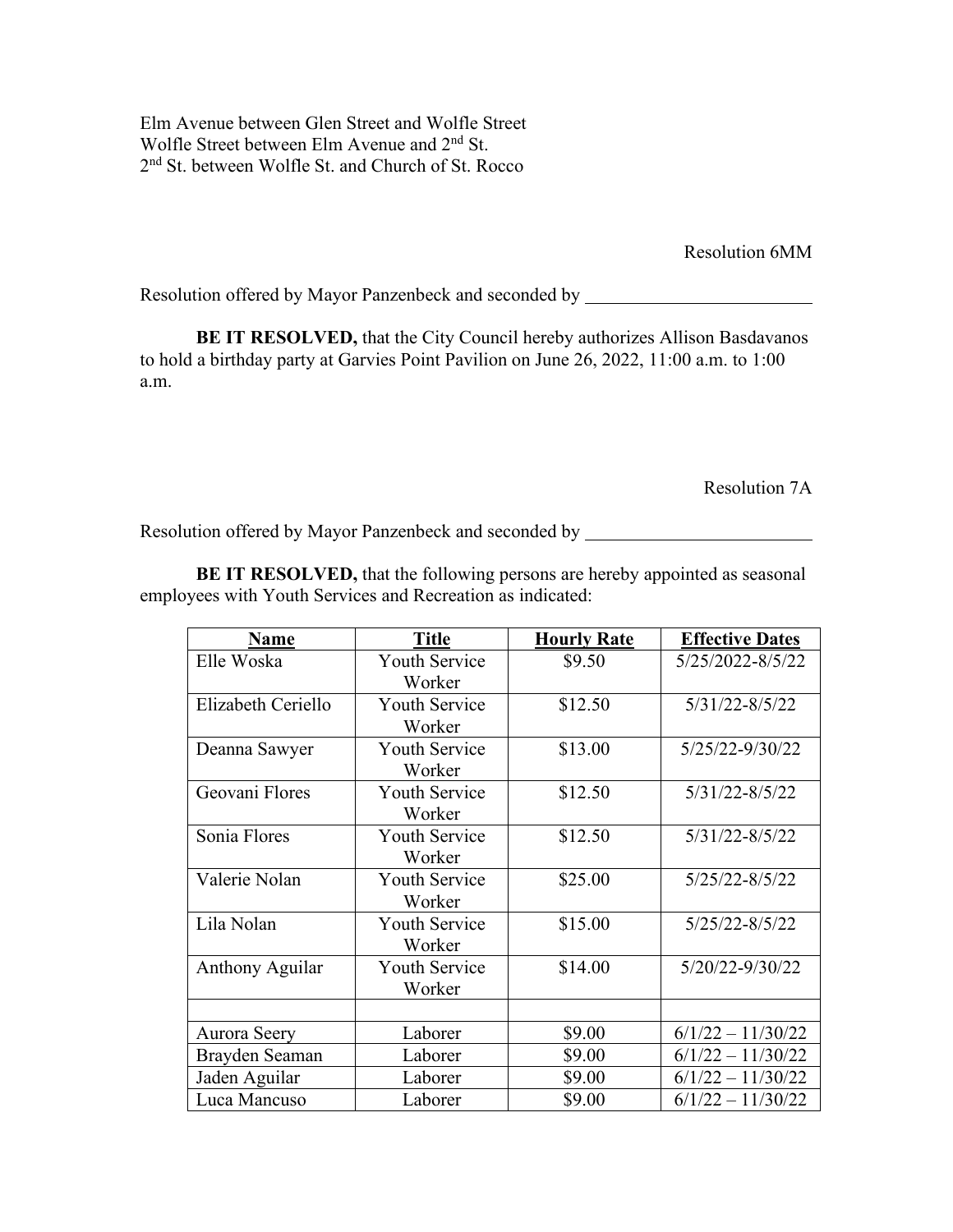| Ryan Comitino     | Laborer | \$9.00  | $6/1/22 - 11/30/22$ |
|-------------------|---------|---------|---------------------|
| Will Romeo        | Laborer | \$9.00  | $6/1/22 - 11/30/22$ |
| Yesica N.         | Laborer | \$9.00  | $6/1/22 - 11/30/22$ |
| Valladares Pineda |         |         |                     |
| Sam McCormmack    | Laborer | \$10.00 | $6/1/22 - 11/30/22$ |
| Tristan Soto      | Laborer | \$10.00 | $6/1/22 - 11/30/22$ |

Funding: A7050-51120

| Name                  | <b>Title</b>             | <b>Hourly Rate</b> | <b>Effective Dates</b> |
|-----------------------|--------------------------|--------------------|------------------------|
| Kenneth Aebly         | Lifeguard                | \$15.75            | $5/26/22 - 11/30/22$   |
| Colleen Coelho        | Lifeguard                | \$15.25            | $5/26/22 - 11/30/22$   |
| John Ktistakis        | Lifeguard                | \$15.25            | $5/26/22 - 11/30/22$   |
| John Lennon           | Lifeguard                | \$18.00            | $5/26/22 - 11/30/22$   |
| Christian Maiorana    | Lifeguard                | \$15.25            | $5/26/22 - 11/30/22$   |
| Jonathan Patino       | Lifeguard                | \$15.00            | $5/26/22 - 11/30/22$   |
| Evan Rodriguez        | Lifeguard                | \$15.00            | $5/26/22 - 11/30/22$   |
| Ava Scagliola         | Lifeguard                | \$15.00            | $5/26/22 - 11/30/22$   |
| Michael Suozzi        | Lifeguard                | \$15.00            | $5/26/22 - 11/30/22$   |
|                       |                          |                    |                        |
| Logan Pascucci        | Recreation Leader        | \$11.00            | $5/26/22 - 11/30/22$   |
| Saverio Gallace       | <b>Recreation Leader</b> | \$10.00            | $5/26/22 - 11/30/22$   |
| Joseph Villaran       | <b>Recreation Leader</b> | \$11.00            | $5/26/22 - 11/30/22$   |
| Lucca Marra           | <b>Recreation Leader</b> | \$10.00            | $5/26/22 - 11/30/22$   |
| Evelina Raso          | Recreation Leader        | \$10.00            | $5/26/22 - 11/30/22$   |
| <b>Vincent Bertin</b> | <b>Recreation Leader</b> | \$11.00            | $5/26/22 - 11/30/22$   |
| Darryl Brown          | <b>Recreation Leader</b> | \$10.00            | $5/26/22 - 11/30/22$   |
| <b>Richard Borer</b>  | <b>Recreation Leader</b> | \$11.25            | $5/26/22 - 11/30/22$   |
| Rocco Roggiero        | <b>Recreation Leader</b> | \$10.00            | $5/26/22 - 11/30/22$   |
| Jonathan Schettini    | <b>Recreation Leader</b> | \$10.00            | $5/26/22 - 11/30/22$   |
| <b>Brandon Reyes</b>  | <b>Recreation Leader</b> | \$11.00            | $5/26/22 - 11/30/22$   |
| Antonio DeLuca        | <b>Recreation Leader</b> | \$10.00            | $5/26/22 - 11/30/22$   |
| <b>Steven Tripp</b>   | Recreation Leader        | \$12.00            | $5/26/22 - 11/30/22$   |
| Kayla                 | <b>Recreation Leader</b> | \$10.00            | $5/26/22 - 11/30/22$   |
| Demosthenes           |                          |                    |                        |
| Darryl Brown          | Recreation Leader        | \$10.00            | $5/26/22 - 11/30/22$   |
| Mariella Walker       | Recreation Leader        | \$10.00            | $5/26/22 - 11/30/22$   |
| Juan Bastias          | <b>Recreation Leader</b> | \$10.00            | $5/26/22 - 11/30/22$   |
| Jonathan Schecter     | <b>Recreation Leader</b> | \$10.00            | $5/26/22 - 11/30/22$   |